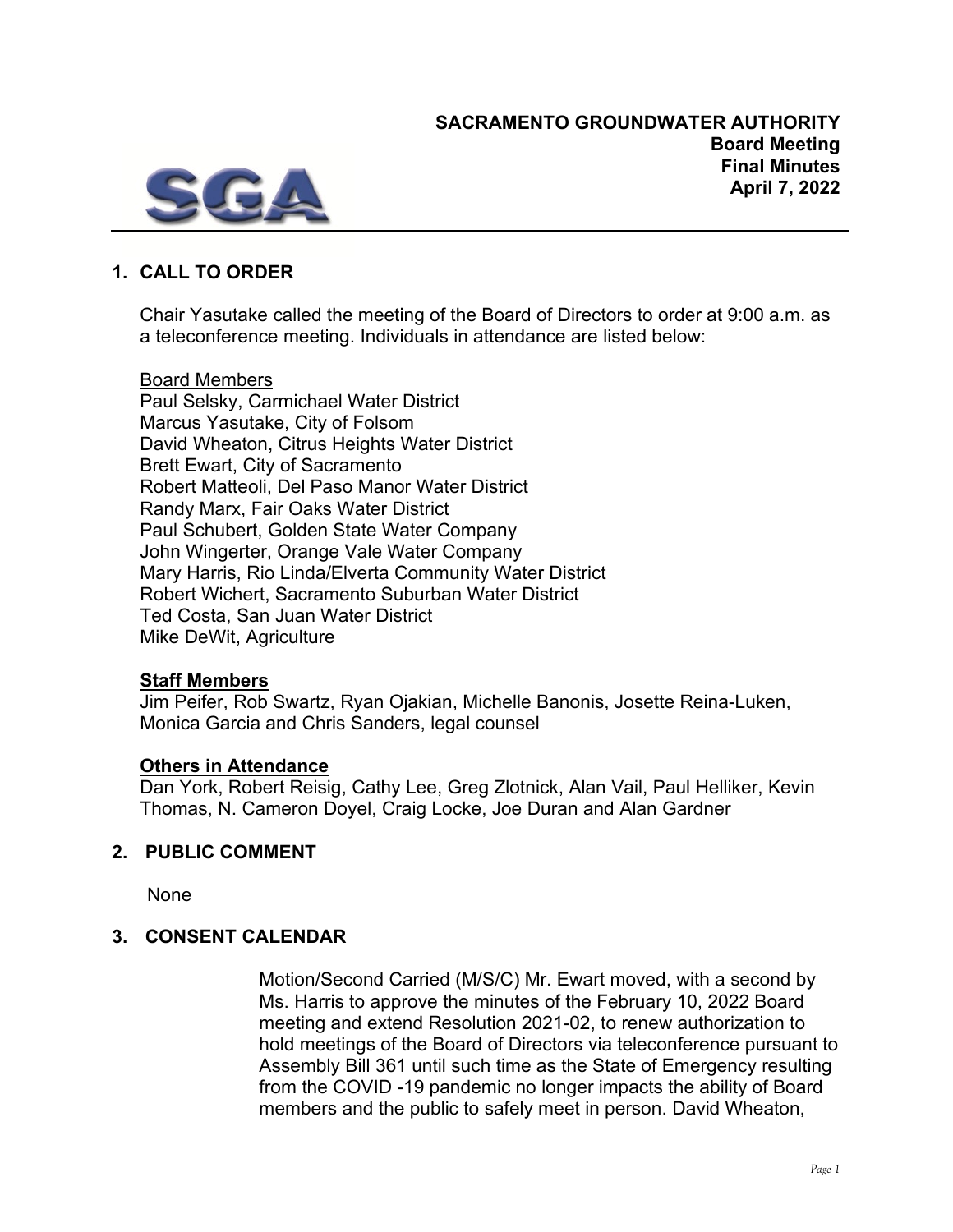Citrus Heights Water District, Marcus Yasutake, City of Folsom, Brett Ewart, City of Sacramento, Randy Mark, Fair Oaks Water District, Paul Schubert, Golden State Water Company, John Wingerter, Orange Vale Water Company, Mary Harris, Rio Linda/Elverta Community Water District, Robert Wichert, Sacramento Suburban Water District, Ted Costa, San Juan Water District and Mike DeWit, Agriculture voted yes.

#### **4. SGA FISCAL YEAR 2022 – 2023 BUDGET**

Ms. Reina-Luken gave a power point presentation with an overview of base and groundwater fees, CalPERS unfunded liability, the Sustainable Groundwater Management Program/Groundwater Sustainability Plan program budget and SGA's budget outlook. She provided information on fees, expenses, staff costs, office costs and the policies associated with preparing the annual budget.

It was noted that a correction on page two of the resolution on the top line needed to be made stating fiscal year 2022 – 2023 budget.

Per Rules for SGA - Fiscal items related to the administrative costs of the Authority shall require approval by a double majority consisting of the following: a majority vote of all members of the governing board and a majority vote weighted according to the financial contribution of each Retail Provider, Agricultural Interest, or Commercial/Industrial Self-Supplied Water User in relation to the total administrative budget for the last complete fiscal year.

> M/S/C Mr. Schubert moved, with a second by Mr. Ewart to adopt Resolution No. 2022-01 with the noted correction to fund the administrative and program budgets for FY 2022 – 2023 and provide for the collection of said funds. Paul Selsky, Carmichael Water District, David Wheaton, Citrus Heights Water District, Marcus Yasutake, City of Folsom, Brett Ewart, City of Sacramento, Randy Mark, Fair Oaks Water District, Paul Schubert, Golden State Water Company, John Wingerter, Orange Vale Water Company, Mary Harris, Rio Linda/Elverta Community Water District, Robert Wichert, Sacramento Suburban Water District, Ted Costa, San Juan Water District and Mike DeWit, Agriculture voted yes. Robert Matteoli, Del Paso Manor Water District voted no.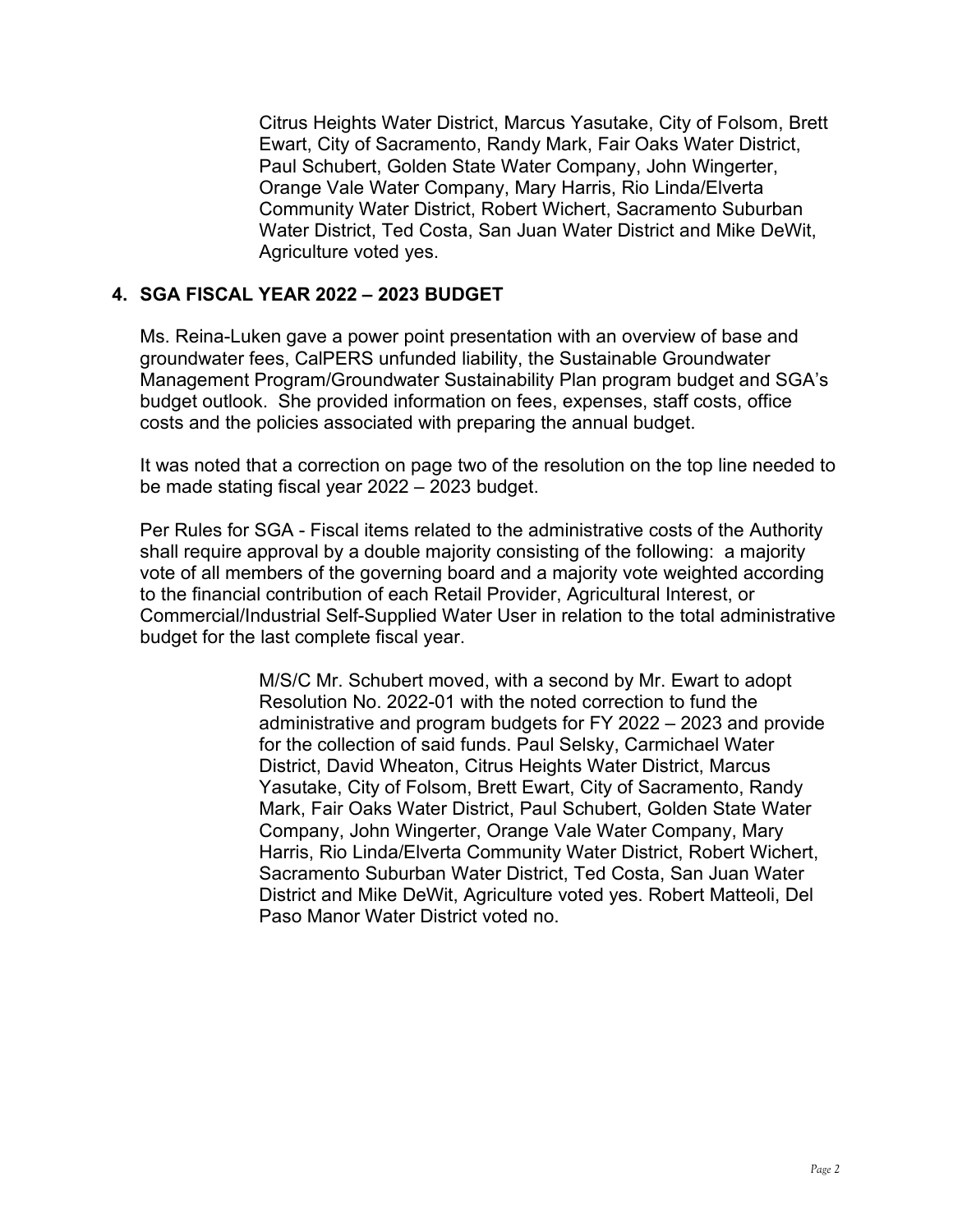|           | <b>SGA Budget Approval - FY 2023</b> |             |                    |        |
|-----------|--------------------------------------|-------------|--------------------|--------|
|           | Weighted Votes - Paid FY 2021-2022   |             |                    |        |
|           |                                      |             |                    |        |
| Vote      | <b>Water Purveyor</b>                |             | <b>AMOUNT PAID</b> | %      |
| Absent    | California American Water            | \$          | 111,789            | Absent |
| Yes       | <b>Carmichael Water District</b>     | $\mathsf S$ | 39,335             | 4.60%  |
| Yes       | <b>Citrus Heights Water District</b> | \$          | 41,923             | 4.91%  |
| <b>No</b> | Del Paso Manor WD                    | $\mathsf S$ | 20,847             |        |
| Yes       | <b>Fair Oaks Water District</b>      | $\mathsf S$ | 43,264             | 5.06%  |
| Yes       | Folsom, City of                      | $\mathsf S$ | 12,196             | 1.43%  |
| Yes       | <b>Golden State Water Company</b>    | $\mathsf S$ | 18,242             | 2.14%  |
| Absent    | <b>Natomas Central Mutual Water</b>  | \$          | 13,581             | Absent |
| Yes       | Orange Vale Water Company            | \$          | 12,196             | 1.43%  |
| Yes       | Rio Linda/Elverta CWD                | \$          | 29,955             | 3.51%  |
| Yes       | Sacramento, City of                  | \$          | 229,728            | 26.89% |
| Absent    | Sacramento, County of                | $\mathsf S$ | 45,298             | Absent |
| Yes       | Sacramento Suburban WD               | $\mathsf S$ | 223,762            | 26.19% |
| Yes       | San Juan Water District              | $\mathsf S$ | 12,196             | 1.43%  |
| Yes       | Agriculture                          |             |                    | Yes    |
| Absent    | <b>Self Supplied</b>                 |             |                    | Absent |
|           | <b>TOTAL</b>                         | \$          | 854,312            | 77.58% |

## **5. GROUNDWATER SUSTAINABILITY PROGRAM UPDATE**

Mr. Swartz gave an update on the status of the Groundwater Sustainability Plan (GSP), the annual report, and the spring monitoring results that were conducted. The GSP is available at [nasbgroundwater.org.](http://www.nasbgroundwater.org/) The annual report includes hydrology, water use, groundwater levels, groundwater storage, GSP implementation and sustainability indicators. He provided information on 2021 water use by source and by sector and the change in groundwater storage.

#### **6. LEGISLATIVE/REGULATORY UPDATE**

Mr. Ojakian provided information on the recent Executive Order that in part requires new well permits or expansions on existing wells. A new policy in the Executive Order requires consultation from permitting agencies with the GSA. Additional parts of the order require local agencies to go to stage two of their water shortage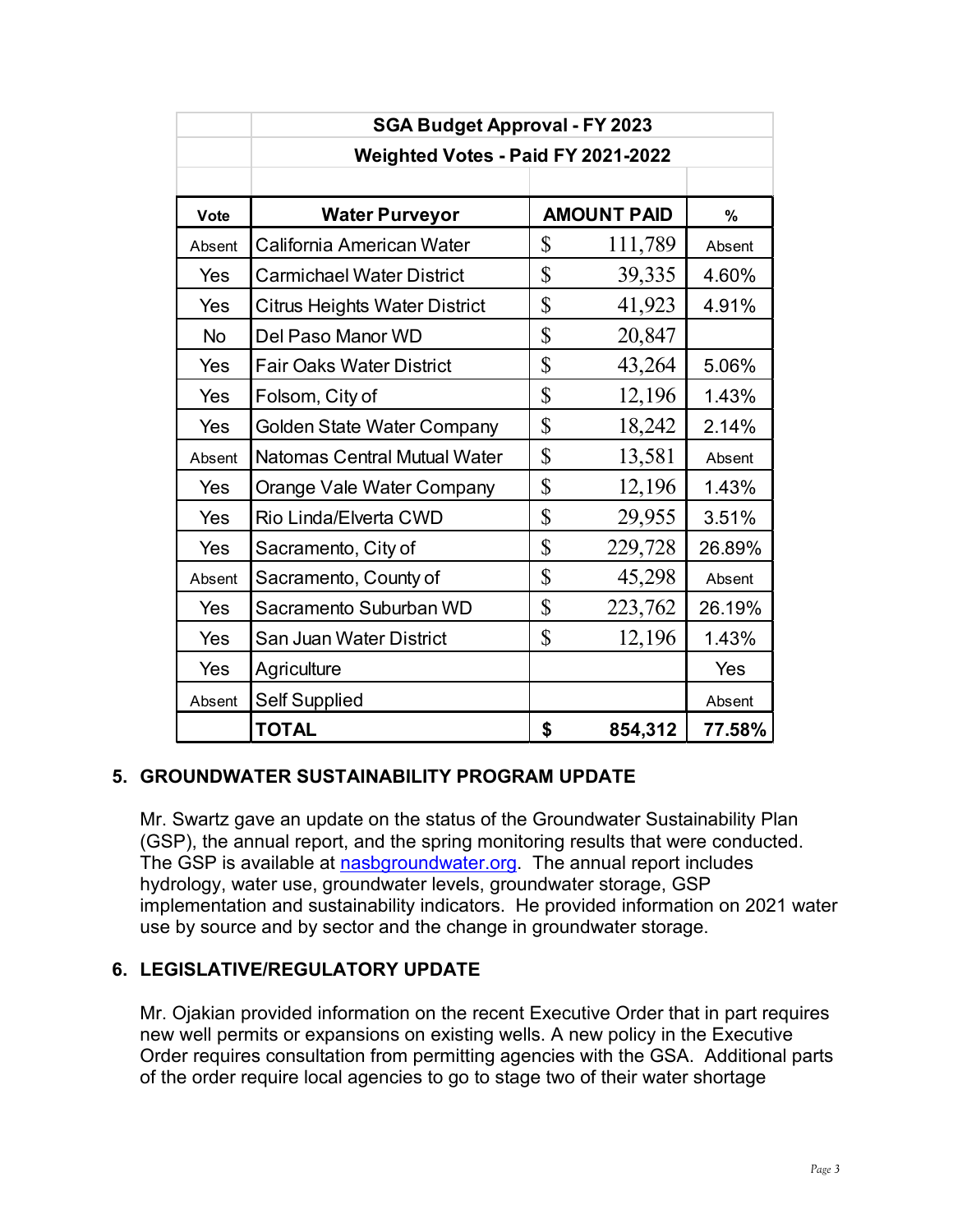contingency plans and funding for enhancing groundwater recharge is to be examined.

A number of bills related to groundwater include AB 2201 that would require a groundwater extraction facility in critically overdraft basins to have a permit from a GSA to extract groundwater, AB 2895 revises and recasts the water transfer process and SB 1124 would require the Office of Environmental Health Hazard Assessment (OEHHA) to establish a Public Health Goal (PHG) and the Water Board to establish a primary Maximum Contaminant Level (MCL) for manganese. The Water Board put out an administrative draft proposal of the new MCL for chromium.

An update for the process to establish a new MCL for Hexavalent Chromium was provided. The process is beginning with a comment period on a draft regulation in April 2022 and is tentatively expected to conclude with a regulation in late 2023.

### **7. FUTURE MEETING FORMAT**

Mr. Peifer said that this item is meant to have discussion and receive feedback from the board on how we want to conduct future meetings. Staff is exploring what technology would be needed and the investment for a hybrid meeting format that would allow virtual users to fully participate in the meetings.

There was discussion on the benefits and value of virtual meetings, hybrid meetings and in-person meetings. Travel costs and time, vaccination status and an adequate size conference room for in-person meetings need to be considered.

## **8. SACRAMENTO CENTRAL GROUNDWATER AUTHORITY – 3X3 UPDATE**

Chair Yasutake and other committee members reported that the 3X3 committee discussed what the expectations are for the second phase of the merger evaluation process. Meetings were convened for discussion and to set ground rules to help formulate what the committee would be working on. Mr. Yasutake reported that as the initial formulation of governance options take shape, this information would be brought back to the SGA Board for further discussion including setting a future date for a board workshop in the near future. Additionally, there was a question raised as to whether individuals could observe these 3X3 meetings which will be referred to legal counsel for follow-up.

## **9. EXECUTIVE DIRECTOR'S REPORT**

Mr. Peifer said that his Executive Director's Report was included in the meeting packet.

#### **10.DIRECTORS' COMMENTS**